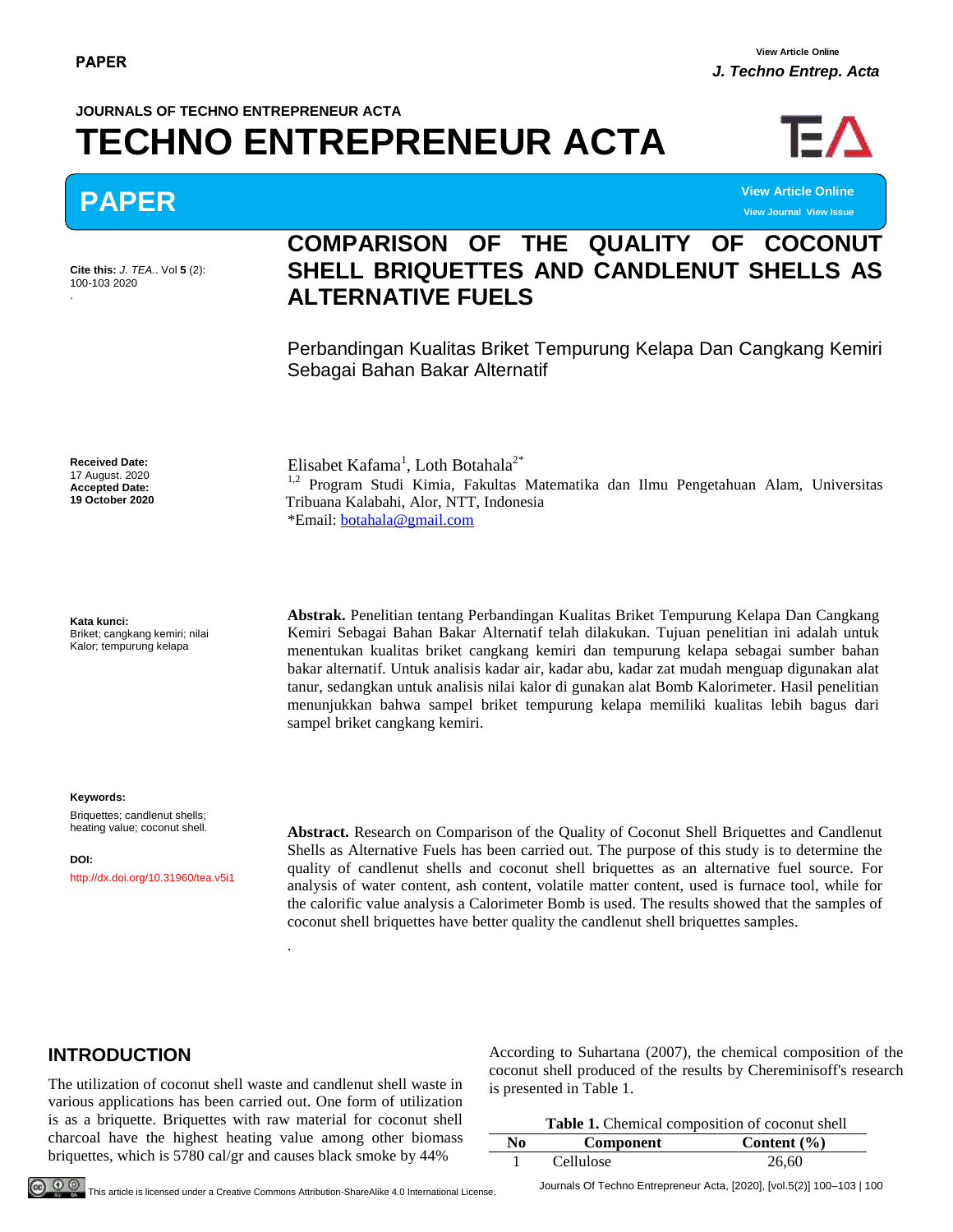#### **Elisabet Kafama dan Loth Botahala** And Candlenut Shells As Alternative Fuels As Alternative Fuels

|   | Pentose                   | 27,70 |
|---|---------------------------|-------|
| 3 | Lignin                    | 29,40 |
| 4 | <b>Extractive solvent</b> | 4,20  |
| 5 | Uronate anhydrides        | 3,50  |
| 6 | Solubility in water       | 8,01  |
|   | Solubility in nitrogen    | 0,11  |
|   | Ash                       | 0.62  |

Candlenut shell has a thickness of about 3-5 mm, brown or blackish. This seed coat is the hardest part of the fruit. Candlenut seeds have a rounded or pyramid shape, somewhat flattened with one pointed tip. The seed diameter reaches 1.5-2 cm. Inside is a stiff white seed flesh. So that if traced from the outside into successive parts of the hazelnut are the outer skin, the layer of wood, the layer of seeds, endosperm and cotyledon (Botahala Loth, 2019). The chemical composition of the candlenut shells (Marzuki et al., 2020; Botahala Loth, 2019) can be seen in Table 2.

| Table 2. Chemical Composition of Candlenut Shells |                               |                 |  |
|---------------------------------------------------|-------------------------------|-----------------|--|
| N <sub>0</sub>                                    | <b>Component</b>              | Content $(\% )$ |  |
| 1                                                 | HOLOCellulose                 | 49,22           |  |
| 2                                                 | Pentose                       | 14,55           |  |
| 3                                                 | Lignin                        | 54,46           |  |
| 4                                                 | Extractive:                   |                 |  |
|                                                   | Solubility in cold water      | 1,96            |  |
|                                                   | Solubility in hot water       | 6,18            |  |
|                                                   | Solubility in benzene alcohol | 2,69            |  |
| 5                                                 | Solubility in NaOH 1%         | 17,14           |  |
| 6                                                 | Ash                           | 8.73            |  |

Application of hazelnut shells has been widely carried out, among others for the treatment of liquid waste (Surest AH, *et al*., 2008), as an adsorbent for toluene (Bukasa A. Dewi *et al*., 2012), as an adsorbent in the purification of used cooking oil (Loth B., *et al*., 2016), as adsorbents of Fe metal in dug well water (Botahala L., *et al*., 2018), for the manufacture of briquettes (Koly F., *et al*., 2018), as absorbents in the purification of cooking oil (Botahala L. , *et al*., 2019), and others.

Briquette quality requirements based on SNI-1-6235-2000 (Putri R. E., *et al*, 2017 and Rindayatno *et al*, 2017) as in Table 3.

| <b>Table 3.</b> Briquette quality requirements |                 |  |  |
|------------------------------------------------|-----------------|--|--|
| <b>Parameter</b>                               | SNI-1-6235-2000 |  |  |
| Water content $(\%)$                           | $\leq 8$        |  |  |
| Ash content $(\% )$                            | $\leq 8$        |  |  |
| Volatile Substances (%)                        | 15              |  |  |
| Heat Value $\left(\text{cal/g}\right)$         | > 5000          |  |  |

The determination of the calorific value is done using the Calorimeter Combustion Bomb tool. The heating value of a fuel is the maximum amount of heat energy released by a fuel through the combustion reaction of the mass or volume of fuel. Analysis of the heating value of a fuel is intended to obtain data about the heat energy that can be released by fuel by the reaction or combustion process. The instrument used to measure the heating value is called a bomb calorimeter. Bomb calorimeter works with

the principle of adiabatic, which means there is no heat entering or leaving the system, so the conditions are ideal (Nurchayati, 2012).

## **Materials and Methods**

#### **Location and Time of Research**

This research was conducted on May 2019 at the Laboratory

#### **Materials and Tools**

The materials used in this study were coconut shells, candlenut shells, tapioca flour, and water. While the tools used are drums (used drum modification), desiccators, mortar and pestle, analytical balance, 40 mesh sifter, crucible cup, spatula, watch glass, manual furnace, watch glass, electric oven, furnace, and calorimeter bomb.

#### **Procedure**

#### **Making Charcoal**

Coconut shells and candlenut shells that have been prepared are gradually put into the drum furnace (the process of making each type of raw material). After that, it is burned using a manual furnace for 2 hours. Charcoal that is formed is removed and cooled. After chilling, charcoal is mashed and sieved. Furthermore, as much as 10 grams of tapioca flour is diluted with 75 mL of water, then put into 400 mL of boiling water and stirred until evenly distributed. After that 10% adhesive is taken and added to each charcoal sample to be printed.

#### **Determination of Water Content And Porosity**

A total of 2.2 grams of briquettes of each sample was put into crucibles and then put to a temperature of 500ºC for 3 hours. The briquette is then cooled in a desiccator and weighed. The briquette is reheated for 30 minutes then cooled in a desiccator then weighed. This process is repeated until a constant weight of briquette is obtained. Determination of water content and porosity can be calculated by the equation (Botahala, *et al*, 2013) (Bapa *et al*, 2019):

% Water content = 
$$
\frac{A-B}{A} \times 100\%
$$
  
Porosity =  $\frac{A-B}{V_b} x \frac{1}{\rho_{air}} X 100\%$ 

Note: A is the mass of the sample before it is heated (after being reduced by the mass of the empty cup), B is the mass of the sample after being heated (after being reduced by the mass of the empty cup).  $V_b$  is the volume of the test specimen, and  $\rho$  water is the density of water (considered 1 gr / cm<sup>3</sup>);

#### **Determination of Ash Content**

A total of 2.2 grams of briquettes were placed in a crucible and then heated into a furnace at 900 ° C for 3 hours then cooled in a desiccator and weighed. Determination of ash content can be calculated by the equation (Botahala, et al, 2013, Botahala, *et al*., 2018, and Botahala *et al*, 2019):

Ash content  $=\frac{B}{A} \times$ 

#### **Determination of Volatile Substances**

A total of 2.2 grams of briquettes were put into crucibles and put in a furnace at 500 ° C for 7 minutes. After that, it is cooled in a desiccator then weighed. Determination of the vaporized young substance can be calculated by the equation (Bapa *et al.* 2019):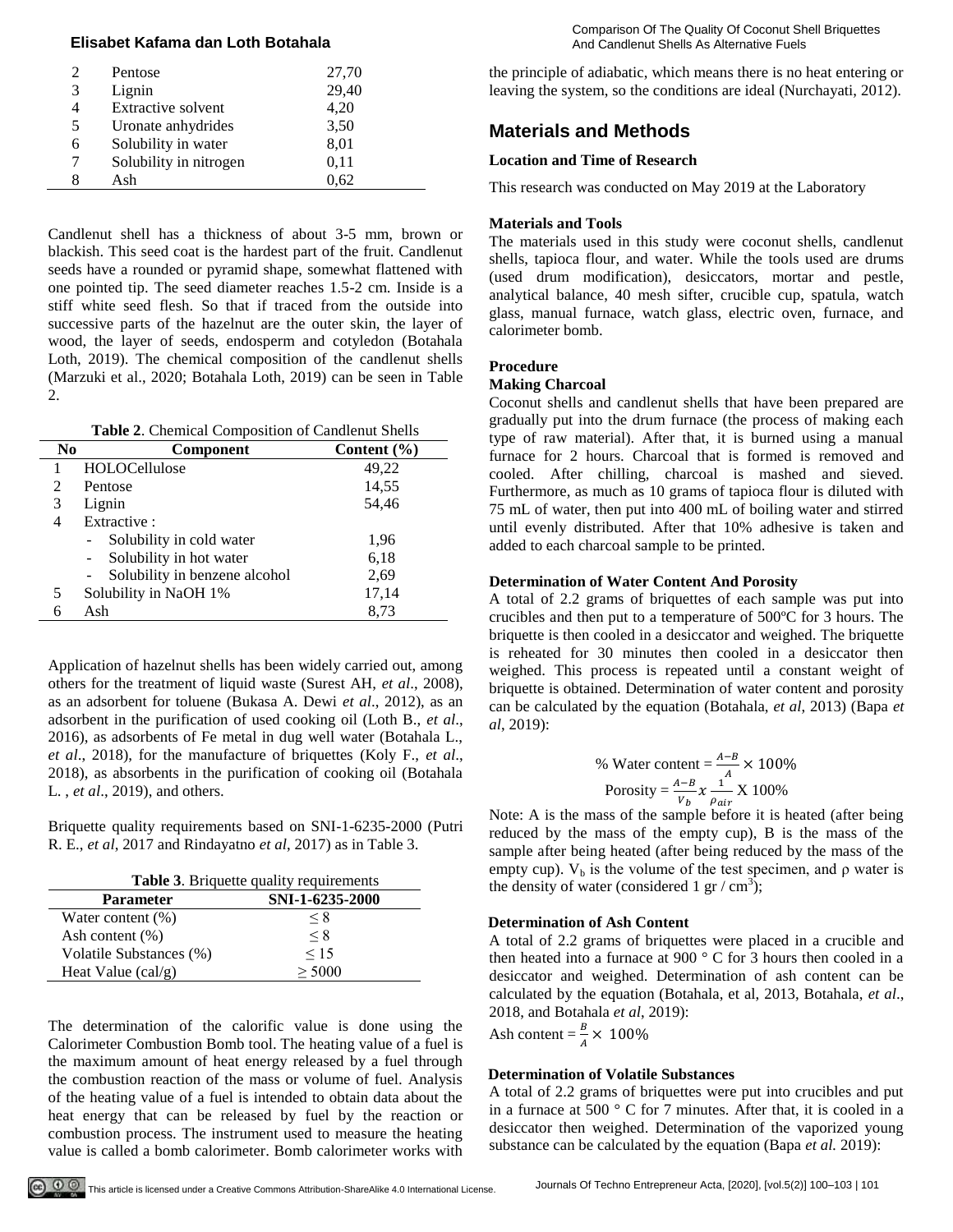#### **Elisabet Kafama dan Loth Botahala** And Candlenut Shells As Alternative Fuels

volatile substance content =  $\frac{A-B}{B} \times$ 

#### **Determination of Calorific Value**

A total of 2.2 grams of briquettes are placed in crucibles and put into bombs, and the bombs are put into water in calorimeter vessels. After that, the top of the vessel is closed. The water in the vessel is stirred automatically by a stirrer driven by a driving motor. After the bomb has been in the water for 5 minutes, the temperature reading begins, and the reading is done every minute for 5 minutes. At the 6th minute, combustion begins with the intermediation of a nickel wire that is glowing instantly because of an electric current. The reading is repeated until the highest temperature is reached. Then the temperature will start to fall slowly and the temperature reading is done every minute to about ten minutes. Bomb be appointed from the calorimeter and the lid is opened slowly.

Measurement of heat value can be calculated based on the

Comparison Of The Quality Of Coconut Shell Briquettes

following equation (Almu, *et al*., 2015):

Heat value (cal / g) = 
$$
\frac{(T_2 - T_1)}{A}
$$
 x B

T1 = initial temperature ( $\degree$  C)

T2 = temperature after combustion  $(° C)$ 

 $A =$  mass of sample burned (gram)

 $B =$  heat correction factor for each temperature increase of 1  $\degree$  $C = 2575.6$  cal /  $\degree$  C.

#### **Result and Discussions**

Data on the results of briquette charcoal briquette test samples and candlenut shell charcoal samples can be seen in Table 4.

| <b>Table 4.</b> Test Result Data for Coconut Shell Charcoal and Candlenut Shell Charcoal |  |
|------------------------------------------------------------------------------------------|--|
|------------------------------------------------------------------------------------------|--|

| <b>Charcoal Samples</b>                        | <b>Water Content</b> | <b>Porosity</b> |        | Ash Content Volatile Content Calorific Value |         |
|------------------------------------------------|----------------------|-----------------|--------|----------------------------------------------|---------|
|                                                | $\frac{(0)}{0}$      | $($ %)          | $($ %) | $\frac{9}{6}$                                | (kal/g) |
| Coconut Shells                                 | 4.833                | 0.053           | 3.230  | 8.124                                        | 6007.04 |
| Candelnut Shells                               | 6.924                | 0.076           | 16.060 | 6.858                                        | 5513.18 |
| $\mathbf{M}$ . $\mathbf{100}$ . $\mathbf{100}$ |                      |                 |        |                                              |         |

Note: 10% tapioca adhesive

From the data Table, 4 shows that the test parameters of all samples meet SNI requirements except the ash content value of the candlenut shell briquettes has exceeded twice the SNI standard. This is thought to be due to the texture comparison between the two samples, the density of the coconut shell is higher than the candlenut shell. The high ash content can affect the heating value produced. Because the ash content occupies the pore formed in the briquette so the rate of heat transport is inhibited.

If viewed from the comparison of the two samples of the briquettes, it can be said that the sample of coconut shell briquettes has better quality than the sample of candlenut shell briquettes. This can be chosen from the value of low water content and is supported by the formation of a few pores and low values of ash and volatile substances can obtain a fairly high calorific value.

#### **Conclusion**

The results showed that the sample of coconut shell briquettes had better quality, where the data analysis of water content, porosity, and ash content, had an impact on the high calorific value compared with candlenut shell briquette samples.

#### **References**

Almu, M. A., Syahrul, S., & Padang, Y. A. (2014). Analysis of Calorific Value and Rate of Burning of Nyamplung (Calophyllm Inophyllum) Mixture Briquettes and Rice Husk Ash. *Mechanical Engineering Dynamics*: *Jurnal Keilmuan dan Terapan Teknik Mesin*, 4 (2).

Anggoro, D. D., Wibawa, M. H. D., & Fathoni, M. Z. (2017). Making Charcoal Briquettes from Coconut Shell Mixture

and Sengon Wood sawdust. *Teknik*, 38 (2), 76-80.

- Bapa, Y., & Botahala, L. (2019). Effect Of The Contact Time Of Candlenut Shell Charcoal And H3PO4 Activator As On The Purification Process Of Used Cooking Oil. *Jurnal Akta*
- Basya, M., R., 2017, *Thermodynamics: Calorimeter*, Chemistry, Maulana Malik Ibrahim State Islamic University, Malang.
- Botahala Loth, Zakir Muhammad, Taba Paulina, 2013, The Role of Rice Husk Ash on the Physical Mechanical Quality of Portland Composite Cement Using the Limestone Additives, *Indonesia Chimica Acta*, Vol. 6, No.  $2: 44-50$
- Botahala, L., Zakir, M., Patarru, O., & Yasser, M. (2018). Comparison Of The Effectiveness Of The Adsorption Of Power Of Rice Husk And The Hazelnut Shell Of The Ferrous Metal. *e-Journal, University of Tribuana Kalabahi*, 1 (1).
- Botahala, L., Malailak, Y., Maure, H. S., & Karlani, H. (2019). Determination of Effectiveness Absorption of The Rice Husk And Hazelnut Shell to Purification Used Cooking Oil. *Indonesian Chemical Deed Journal* (*Indonesia Chimica Acta*), 12 (1), 19-28.

Botahala, Loth, 2019, *Comparison of the Effectiveness of*